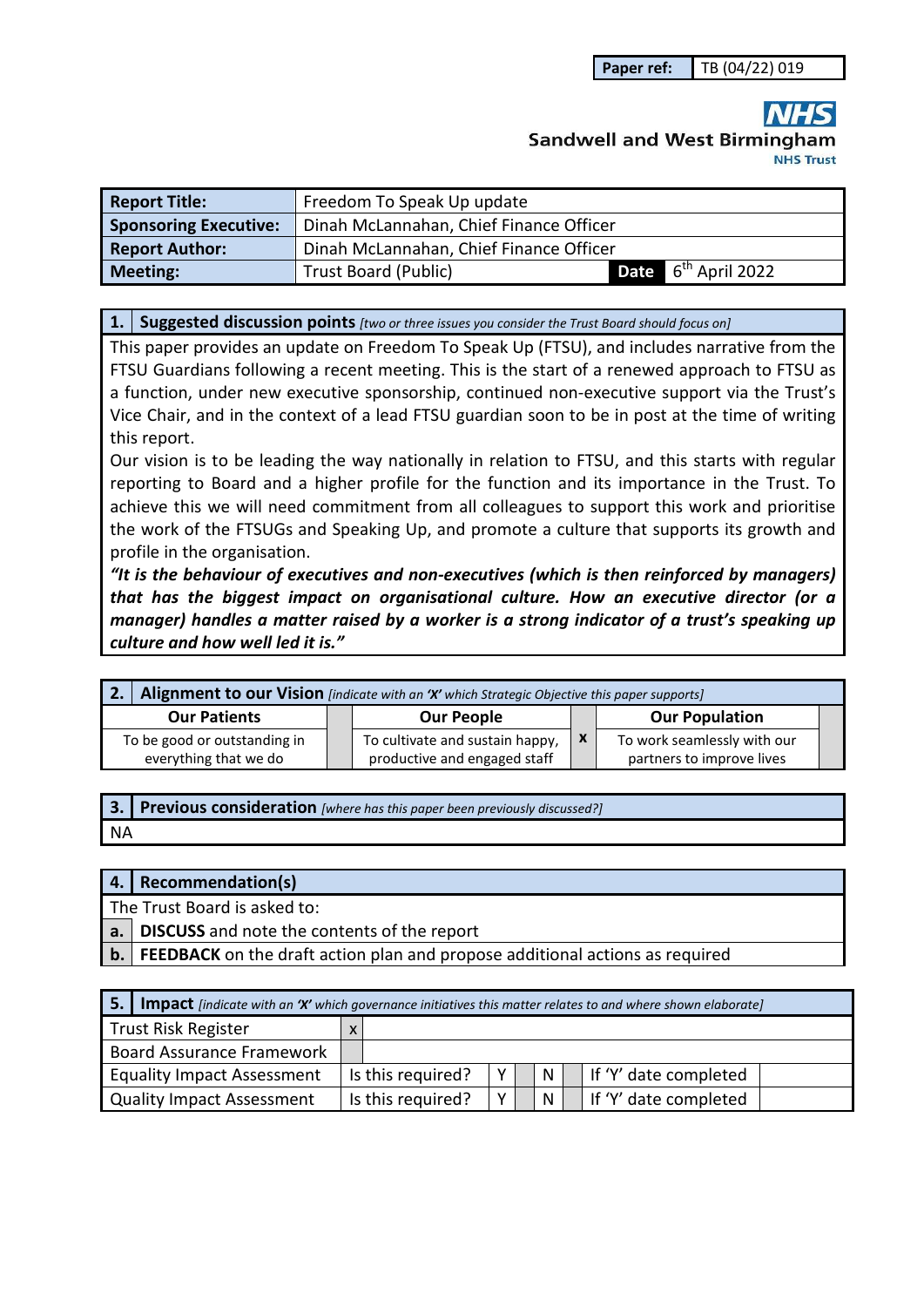# **SANDWELL AND WEST BIRMINGHAM NHS TRUST**

# **Report to the Public Trust Board: 6th April 2022**

# **Freedom to Speak Up - Update**

#### **1. Introduction or background**

- 1.1 The Board last received a report on this in December 2021. This paper builds on that report and feedback from the Board on that paper.
- 1.2 A review of previous reports and a recent discussion with 4 of our 5 Freedom to Speak Up Guardians (FTSUGs) indicate that the action required is clear, it has been making tangible and co-ordinated progress against the actions where qualitative and quantitative information can be brought together and triangulated that now needs to take place.
- 1.3 Board members should refresh themselves with Report template NHSI website (nationalguardian.org.uk) and I would ask colleagues to reflect on our current position and the improvements required. We should ensure that we have ways of testing the Board's perception of itself by others. The improvement work the Board does as a result of reflecting on expectations is best placed within the wider programme of work to improve culture (our People Plan). This People Plan should include a focus on creating a culture of compassionate and inclusive leadership; the creation of meaningful values that all workers buy into; tackling bullying and harassment; improving staff retention; reducing excessive workloads; ensuring people feel in control and autonomous, and building powerful and effective teams. It is recommended that the Board spends some time in a development session on this work.
- 1.4 Boards should seek assurance on;
- 1.4.1 Workers know how to speak up
- 1.4.2 Workers speak up with confidence and are treated well
- 1.4.3 Workers are not victimised or do not suffer reprisals after they have spoken up
- 1.4.4 Managers and senior leaders role-model the right behaviour to encourage speaking up
- 1.4.5 Confidentiality is maintained
- 1.4.6 Concerns are processed in a timely manner
- 1.4.7 Risks are quickly escalated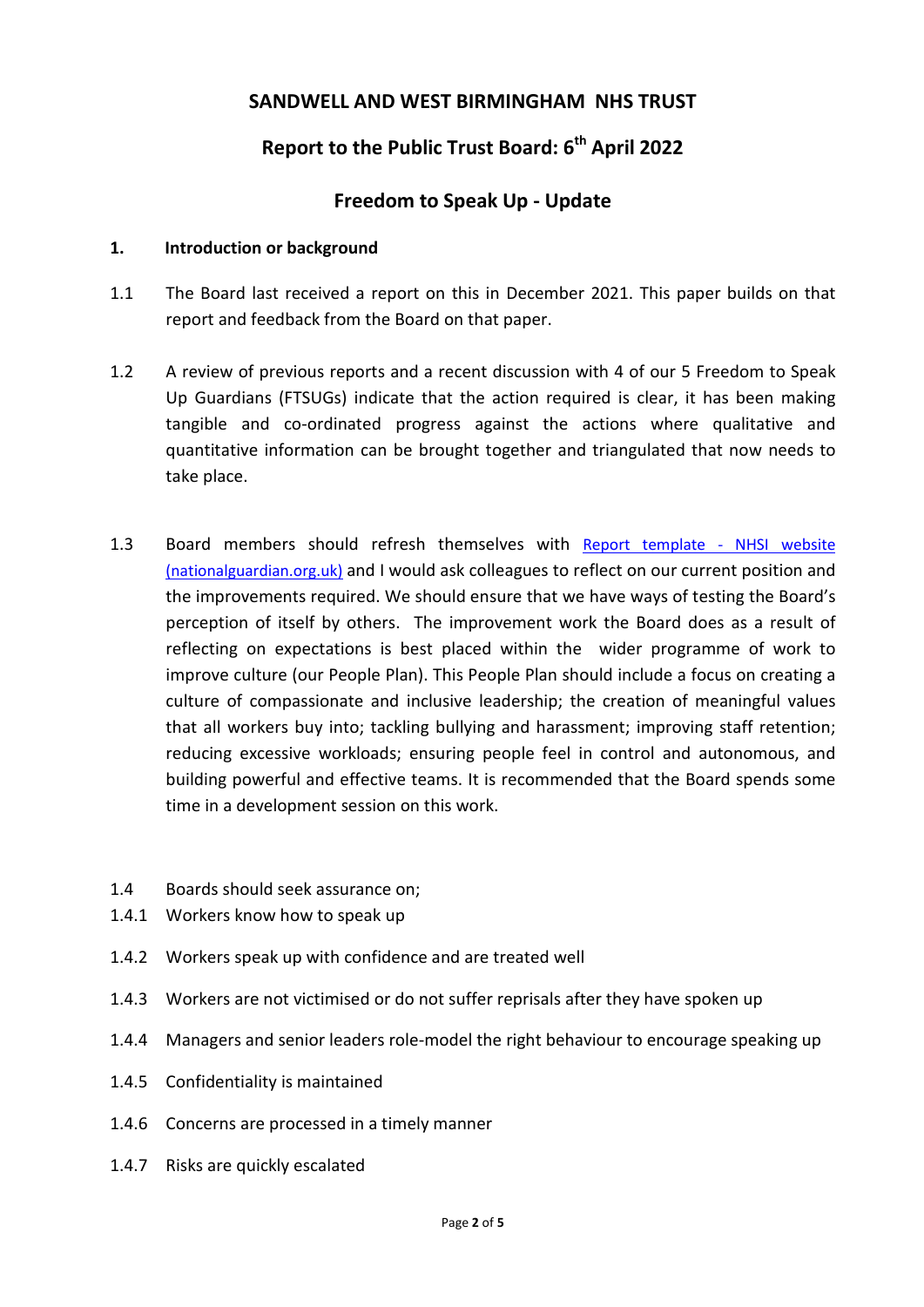- 1.4.8 Action is taken to address any evidence that workers have been victimised as a result of speaking up
- 1.4.9 Workers who have suffered victimisation as a result of speaking up are provided with appropriate support and redress
- 1.4.10 Appropriate patient safety and worker experience data is triangulated with the themes emerging from speaking up channels to identify wider concerns or emerging issues
- 1.4.11 Learning is identified and shared across the trust
- 1.4.12 Improvement actions are monitored and evaluated to ensure they lead to improvements
- 1.4.13 The Trust's FTSU arrangements are compliant with guidance from the National Guardian and NHS Improvement

# **2. FTSU Assessment against guidance, September 2020**

- 2.1 The report is attached at Annex 1 for information.
- 2.2 There were no areas assessed as Green (meeting requirements). 3 areas were assessed as amber (partially meeting requirements) and 16 were measured as red (does not meet the national requirement).
- 2.3 Required improvement actions have been extracted from the document and categorised in to 30, 60 and 100 day and beyond actions. These have been discussed with the FTSUGs but not agreed formally as an action plan with them or with the Lead for Speaking Up. The next report to Board will provide an update and reflect their changes.

# 2.4 **30 day actions**

| Establish Lead Speak Up role and align<br>vision                            | Establish Board<br>reporting<br>cycle<br>and<br>attendance |
|-----------------------------------------------------------------------------|------------------------------------------------------------|
| Establish regular meeting timetable with<br>CEO and Chair, CFO and Lead NED | Begin development of strategy                              |
|                                                                             |                                                            |
| Begin recruitment to FTSUGs (number tbc)                                    | Ensure appropriate coverage at corporate                   |
| - representative of our workforce and                                       | induction                                                  |
| from a range of roles                                                       |                                                            |
| Update FTSUG job descriptions and ensure                                    | Produce templates for FTSUGs to use to                     |
| aligned with best practice                                                  | record concerns raised but not take further                |
|                                                                             | for fear of detriment                                      |
| Visit Trusts viewed as outstanding for                                      | Develop communications and engagement                      |
| Speak Up culture and build key learning                                     | plan including with staff network groups,                  |
| into our response                                                           | inclusion leads, chaplaincy, Women in                      |
|                                                                             | medicine/leadership groups                                 |
| Review resourcing $-$ consider admin / BI                                   |                                                            |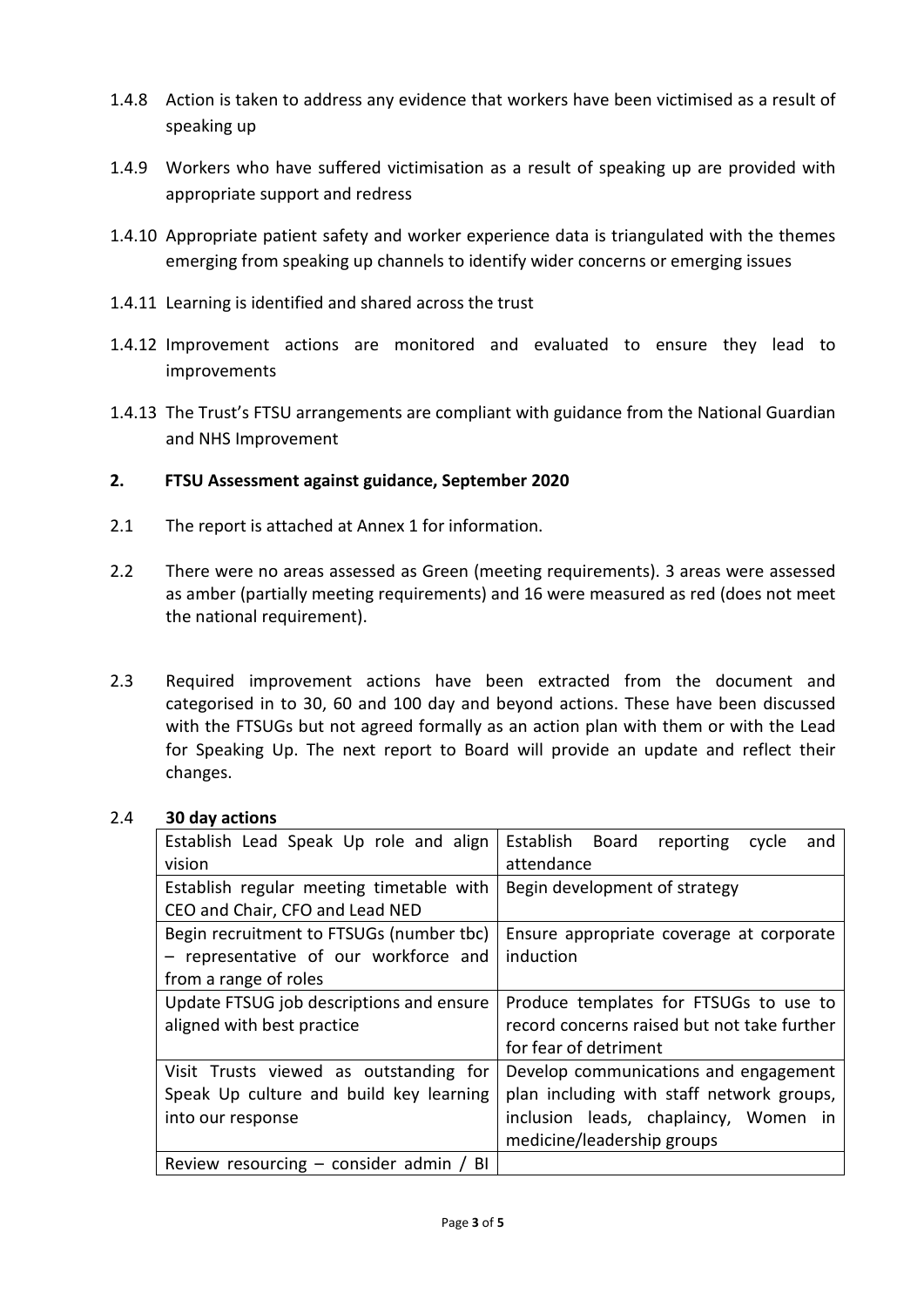| support requirements                       |  |
|--------------------------------------------|--|
| Review model for speaking up to ensure     |  |
| that there is scope to effectively         |  |
| coordinate all speak up activities within  |  |
| the Trust. Establish a stakeholder group   |  |
| including network chairs, staff side, EDI, |  |
| HR, cultural ambassadors, faith groups     |  |
| and chaplaincy                             |  |

#### 2.5 **60 day actions**

| Finish recruitment to FTSUG roles                                                                                               | Guardians to develop plan to host regional<br>events and meetings |
|---------------------------------------------------------------------------------------------------------------------------------|-------------------------------------------------------------------|
| Board development session                                                                                                       |                                                                   |
| Continue development of the strategy                                                                                            |                                                                   |
| Confirm qualitative reporting supporting<br>and quantitative metrics and triangulation<br>approach                              |                                                                   |
| Confirm relationships of policies<br>and<br>pathways - Just and learning culture,<br>Whistleblowing, Grievance and Disciplinary |                                                                   |
| Confirm training plans for all $-$ including<br>consideration of the NHSE FTSU training<br>for all managers                     |                                                                   |

#### 2.6 **100 day actions**

| Review and update whistleblowing policy   |  |
|-------------------------------------------|--|
| and ensure it reflects learning           |  |
| FTSUGs and Lead to attend Board meeting   |  |
| Completion of strategy and a plan to      |  |
| evaluate and measure progress and results |  |
| Review of HR processes in line with       |  |
| strategy                                  |  |
| Development of an intranet page for       |  |
| speaking up                               |  |

# **3. Thematic feedback from the FTSUGs**

- 3.1 The following themes were captured from a recent discussion with the FTSUGs and newly appointed Lead.
	- More support is needed, more visibility, more steer
	- NED support is valued, continuity also
	- Regular meetings with CEO and lead exec required
	- FTSU needed on induction
	- Feel powerless, lack of process to support the concerns that come through
	- Need governance processes and policies to support